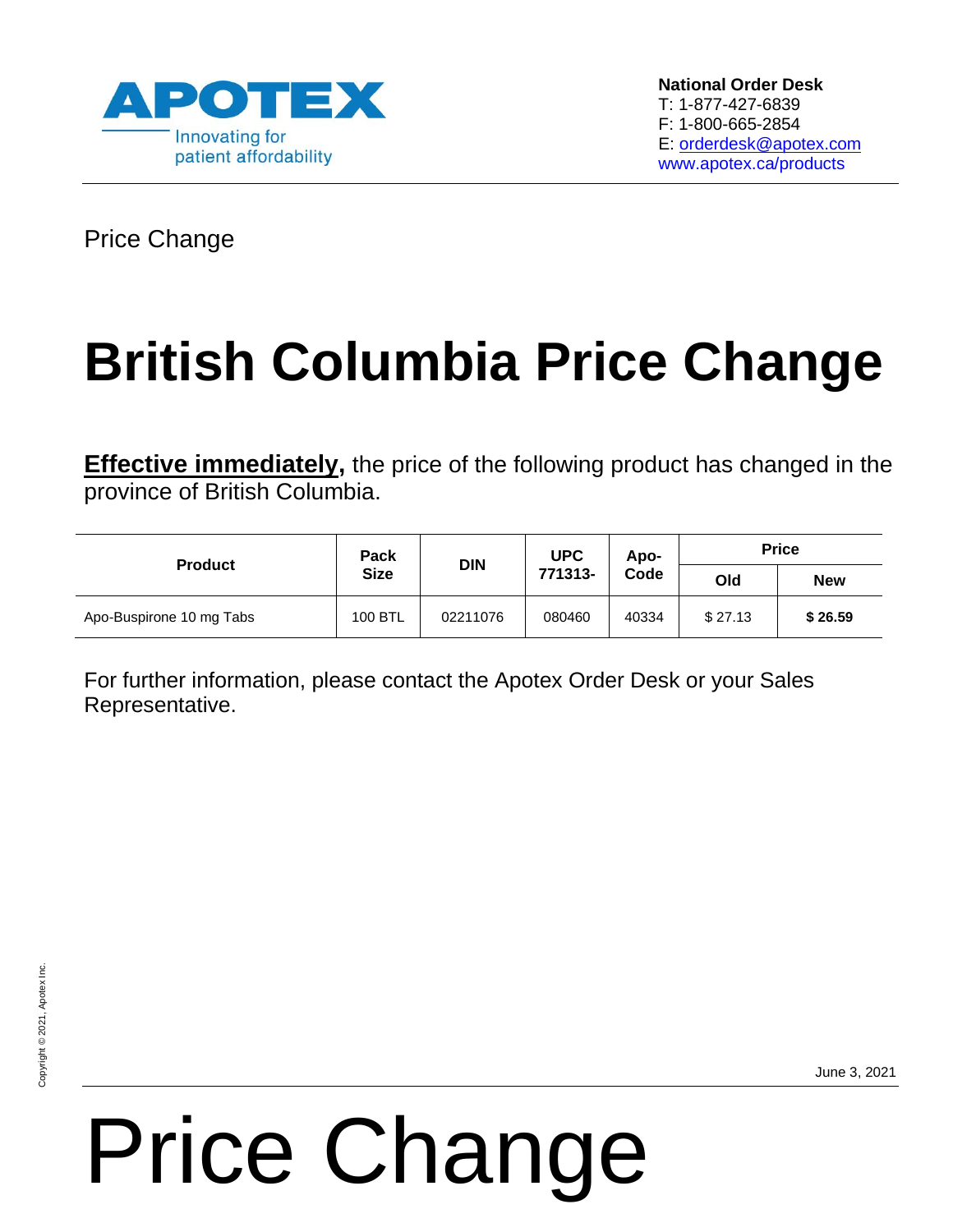

Price Change

## **British Columbia Price Change**

**Effective immediately,** the price of the following products has changed in the province of British Columbia.

| <b>Product</b>                       | Pack<br><b>Size</b> | <b>DIN</b> | <b>UPC</b><br>771313- | Apo-<br>Code | <b>Price</b> |            |
|--------------------------------------|---------------------|------------|-----------------------|--------------|--------------|------------|
|                                      |                     |            |                       |              | Old          | <b>New</b> |
| Apo-Deferasirox (Type J) 90 mg Tabs  | 30 BLS              | 02485265   | 250689                | 67116        | \$157.82     | \$78.91    |
| Apo-Deferasirox (Type J) 180 mg Tabs | 30 BLS              | 02485273   | 250696                | 67117        | \$315.66     | \$157.83   |
| Apo-Deferasirox (Type J) 360 mg Tabs | 30 BLS              | 02485281   | 250702                | 67148        | \$631.37     | \$315.68   |

For further information, please contact the Apotex Order Desk or your Sales Representative.

Price Change

June 3, 2021